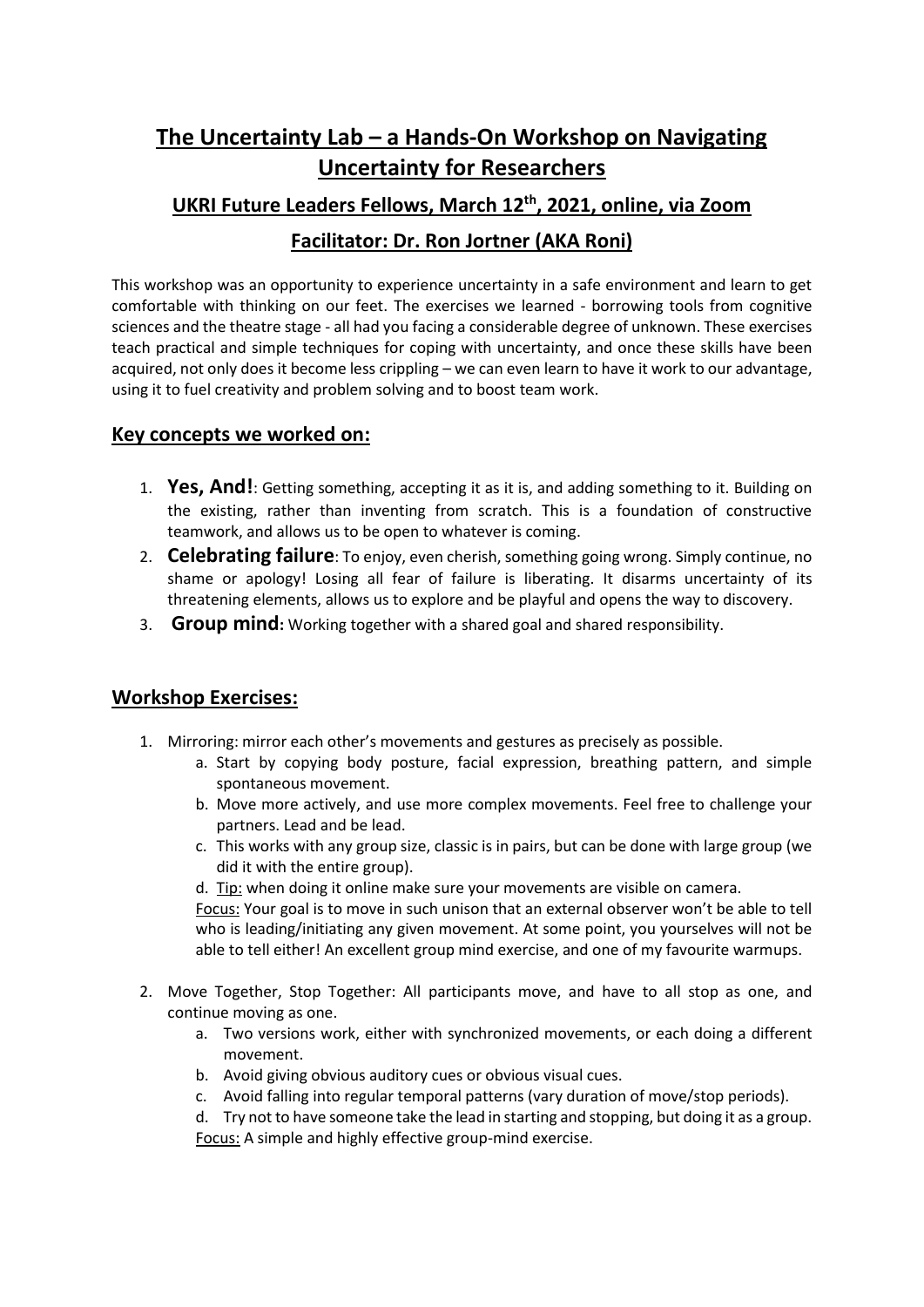- 3. Subset Moves At A Time:
	- a. At any given time, one and only one person should be moving, and all the rest still, in neutral position.
	- b. Next, exactly two people move. They don't need to start and stop at the same time (can be staggered), but exactly two must move at any time.
	- c. Next try three, then four and so on.

Focus: A very powerful group-mind exercise. It requires everyone to be fully attentive to everyone else. As predicted from combinatorics, for *n* participants, this exercise becomes harder as the number of people moving, *k*, approaches *n*/2; it becomes somewhat easier again as *k* approaches *n*.

- 4. Word Association: Associate to each other's word. Can be done in pairs or in larger groups (we demonstrated it with a few people, then splint into breakout rooms of 2 people each).
	- a. If there are more than 2 participants, number yourselves first and run through the numbers to make sure you know your order.
	- b. Each person says one word, associating off the word said by the previous person.
	- c. Try to go as fast as possible.
	- d. Tip: Make sure you associate only to the last word, and forget all that came before this is harder than it sounds, but will make your associations run faster and smoother.
	- e. Tip: Try to avoid looking up/sideways, which usually implies overthinking notice if you or your partners are doing it. Keep eye contact (look at the camera) all the time.
	- f. Tip: Vary association patters. Rather than associating just to meaning, go for sound, or rhyme.
	- g. Tip: If you didn't catch the word the person before you said, associate to the sound you heard, rather than asking them to repeat.

Focus: One of the simplest and most effective exercises, used by improvisers of all levels.

- 5. Count to 20 in group: Count from 1 to 20, aloud. There are just 2 rules:
	- a. Each person can only say one number at a time (can't say another number till someone else has).
	- b. Two people cannot say the same number, or talk over each other. If they have, everyone starts from 1 again. No mercy there!
	- c. Tip: Avoid patterns, or giving obvious cues it's cheating, and takes away the point. Base it on attending to each other.
	- d. Are you getting good at it? Feel free to go past 20.

Focus: The point is for the entire group to listen to each other and work together as a team – and everyone is responsible to make it work. This is a simple and fantastic exercise. It's also helpful to practice numbering yourselves, which is useful when doing exercises virtually.

- 6. Superbrain: An exercise in sensory flooding.
	- a. Give yourselves numbers (1-5), make sure you remember them
	- b. Number 1, you are the Superbrain!
	- c. Number 2, you do movements (visible on camera) for Superbrain to mirror (see exercise 1 - Mirroring).
	- d. Number 3, you pose simple math questions by showing fingers on each hand Superbrain subtracts the smaller number from the larger, says the answer out loud.
	- e. Number 4, you ask simple questions, general knowledge ("what is the capital of Spain?") or personal ("what is your favourite colour?") in the chat box. Superbrain answers out loud.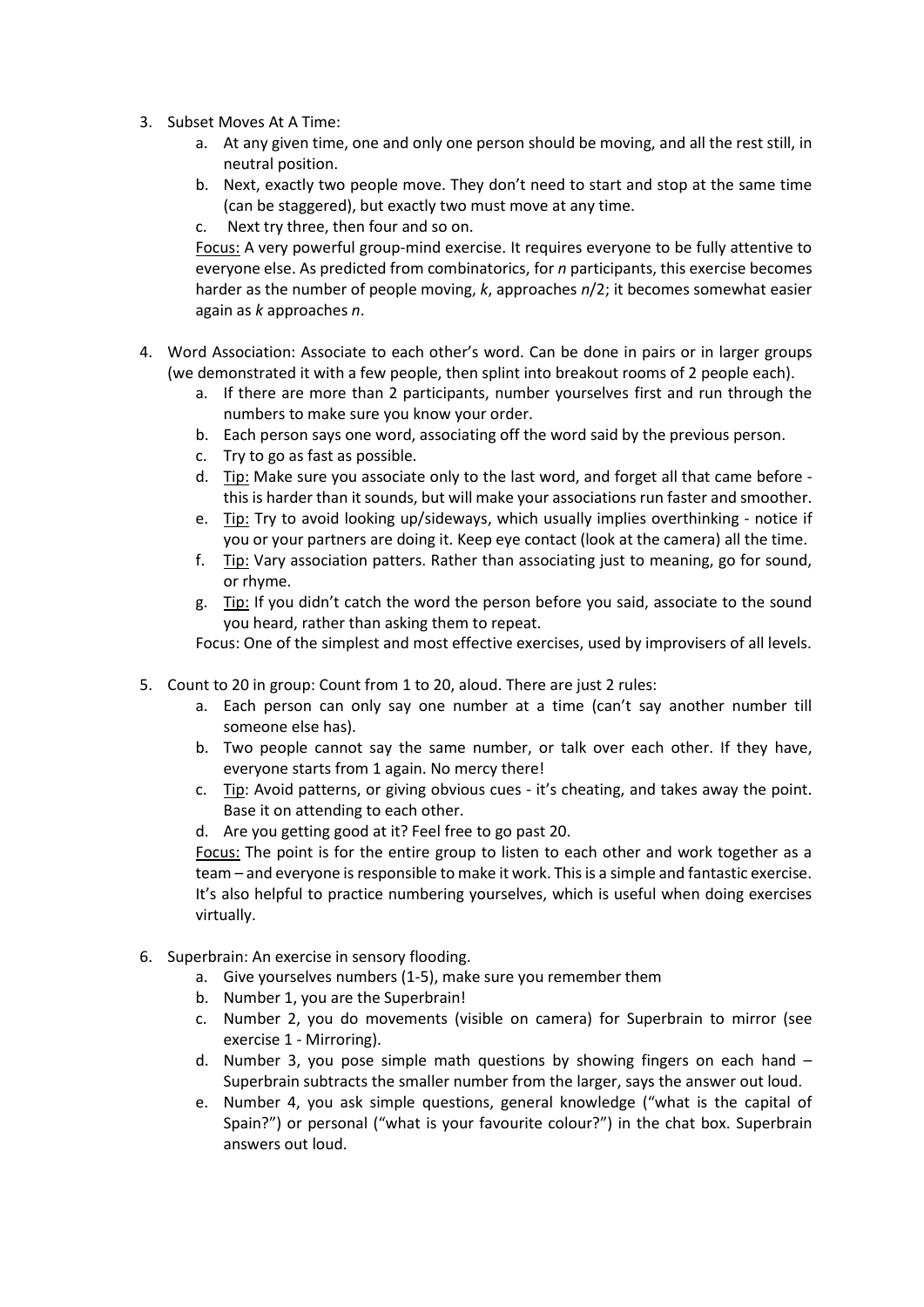- f. Start your tasks! After about 10-15 seconds, Number 5 (who keeps time) gives a signal, and Superbrain starts telling everyone about their research, all while continuing all these tasks.
- g. After 1 minute, Number 5 gives a signal to wrap up the talk. Number 5 then narrates back the main message of the talk. Did it get across?
- h. Number 5 asks the Superbrain how it all felt and gets their feedback.
- i. Rotate, by each adding +1 to their number (so Number 1 becomes 2, Number 2 becomes 3, and so on. Number 5 closes the circle by becoming 1, the next Superbrain).
- j. Start all over from step b., till everyone has been the Superbrain. Each round should take about 2.5 minutes
- k. TIP: Numbers 2-4, your role is to challenge the Superbrain and keep them at the limits of their capacity. If they are doing too well, increase the pace of your stimuli or their complexity. If they are struggling, lower pace or difficulty.
- l. NOTE: if you are less than 5 people in the breakout room, you can drop the general questions, or if needed merge tasks (e.g., one person does movements and asks math/questions verbally). Be sure someone is keeping time, though.

Focus: The Superbrain's tasks, each fairly simple on its own, become rather difficult when done all at once. This exercise trains thinking on your feet, accepting failure, and coping with sensory overload. Everyone needs to listen carefully while doing their task. This is one of my favourites (and you seemed to enjoy it too)

- 7. Word at a time story: pair up, tell a story one-word-at-a-time.
	- a. Stay in past tense.
	- b. 'Full-stop' is a legitimate word when appropriate.
	- c. Use "Suddenly", "unexpectedly", "surprisingly" to advance the plot.
	- d. Use verbs.

d. Try avoid adjective sequences, and sequences of "and": these slow the progression and roll responsibility over to your partner.

- e. Look at each other at all times.
- f. Tip: Physicality (miming your words) will help your flow.
- g. If your story makes no more sense, just call "again!" and start a new one.

Focus: This is a great "Yes, And" exercise and trains thinking quickly on your feet without hesitation. Notice how people break eye contact (often looking up) when they start inventing instead of responding!

We did this first in the common space, then in breakout rooms

- 8. Improvised TED Talk
	- a. You have 90 seconds to deliver a TED-style talk about a research topic given to you by your audience. You have no preparation time. Moreover, you know nothing about the topic. How does that sound?
	- b. The topics are all made-up, so real knowledge is irrelevant.
	- c. Audience: ask the speaker what their real field of research is ahead of time, and pick a topic far removed from it. You may use the list below to pick a topic, or make one up, but please stick to made-up topics. Please don't suggest your real research title for someone else to talk about! This would put them under pressure do demonstrate knowledge, and this is not the type of pressure we are training here.
	- d. Tip: aim to deliver your talk in three 30-second parts introduction (platform), the question/problem (tilt), and the answer (resolution).
	- e. Tip: speak with confidence! Remember the mannerisms of a TED talk dramatic pauses, rhetoric questions, and stressing the importance of the question.